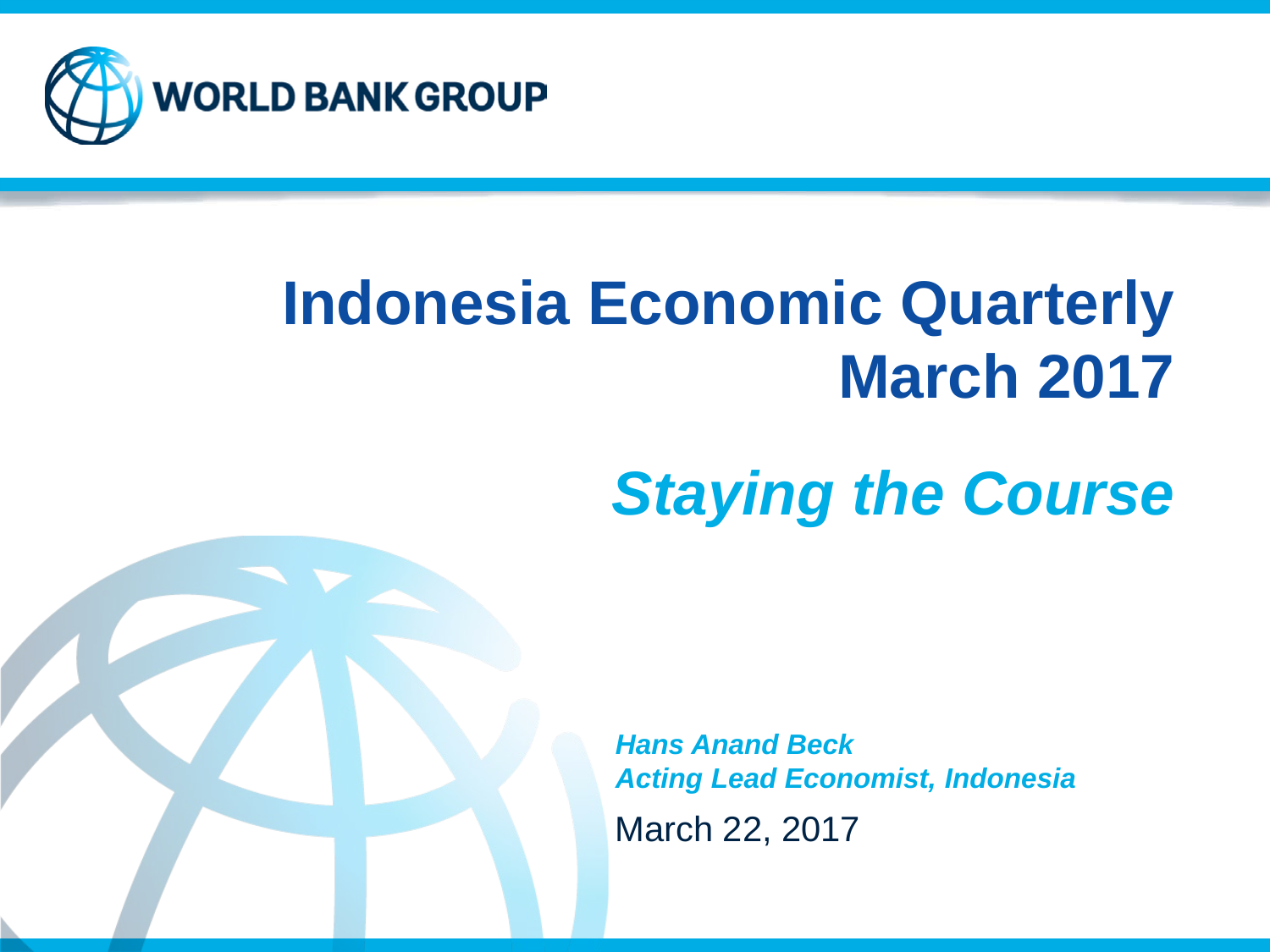## **Key Takeaways**

#### **2016 stronger economic fundamentals despite global uncertainty**

 Growth was higher than previous year for first time in five years

#### **Prospects for a pick up are subject to risks and challenges**

 Early signs of pickup including on consumer spending, employment, revenue collection and infrastructure spending.

#### **Staying the course crucial for realizing prospects**

- Maintain vigilance, continue strong macroeconomic management, sustain reform momentum.
	- Opportunity to raise competitiveness by reducing restrictiveness of service sector
	- **Review subsidy programs (KUR)**





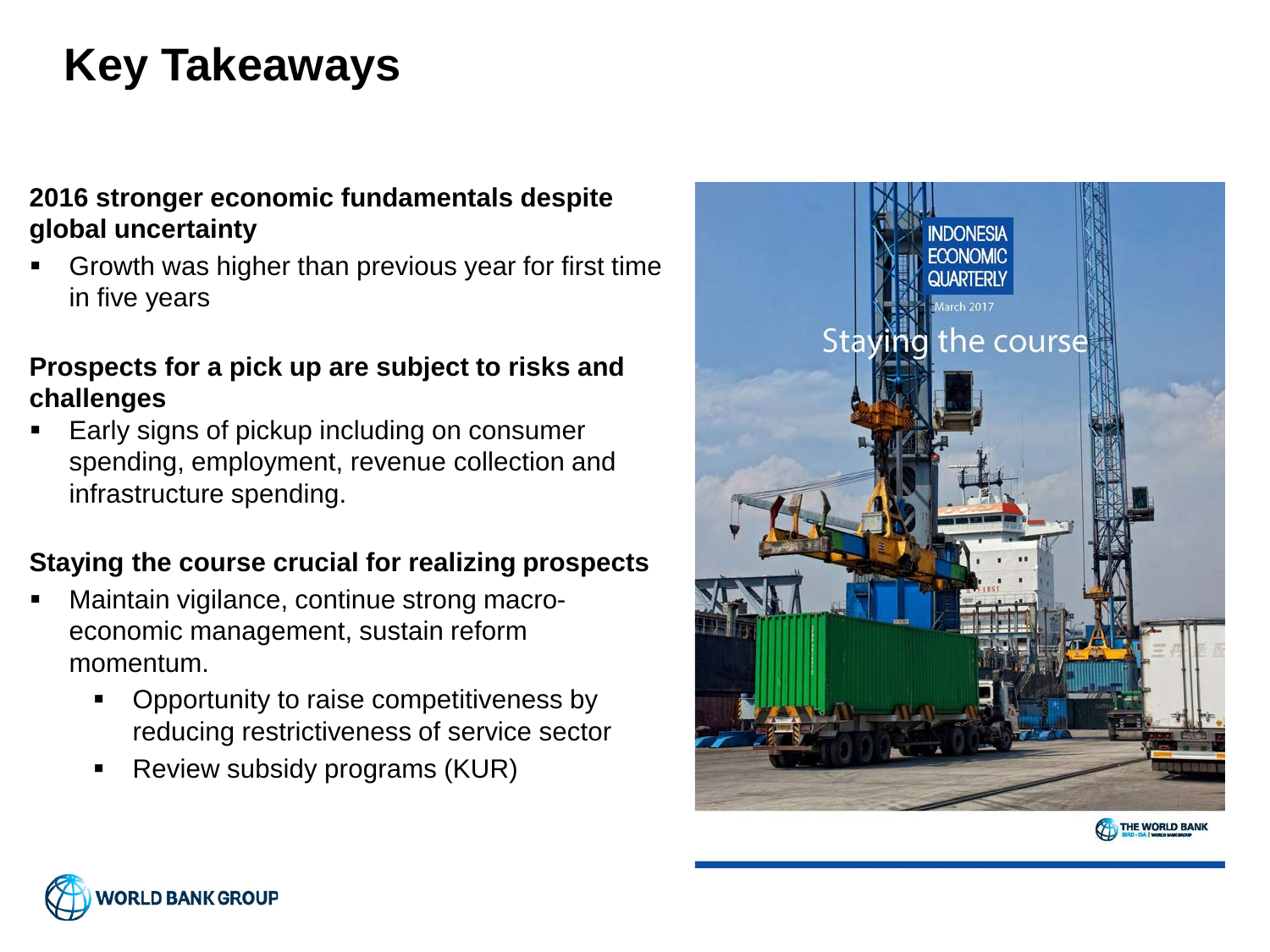#### **2016 stronger fundamentals despite global uncertainty**

**Prospects for a pick up, but subject to risks and challenges**

#### **Staying the course is crucial for realizing prospects**

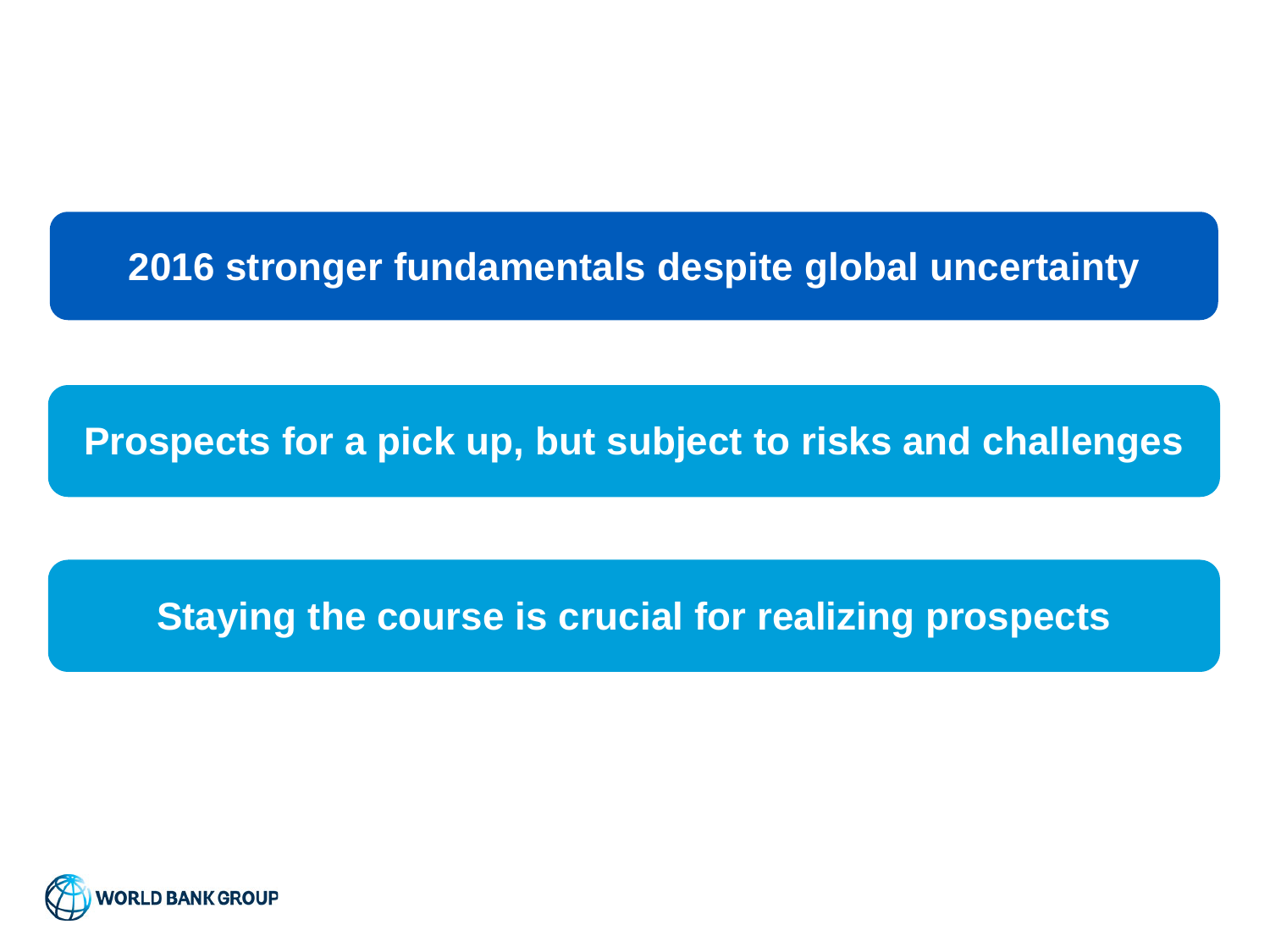### **Despite global headwinds, annual real growth increased in 2016, for the first time in 5 years…**

#### *Contributions to GDP growth, percentage points*



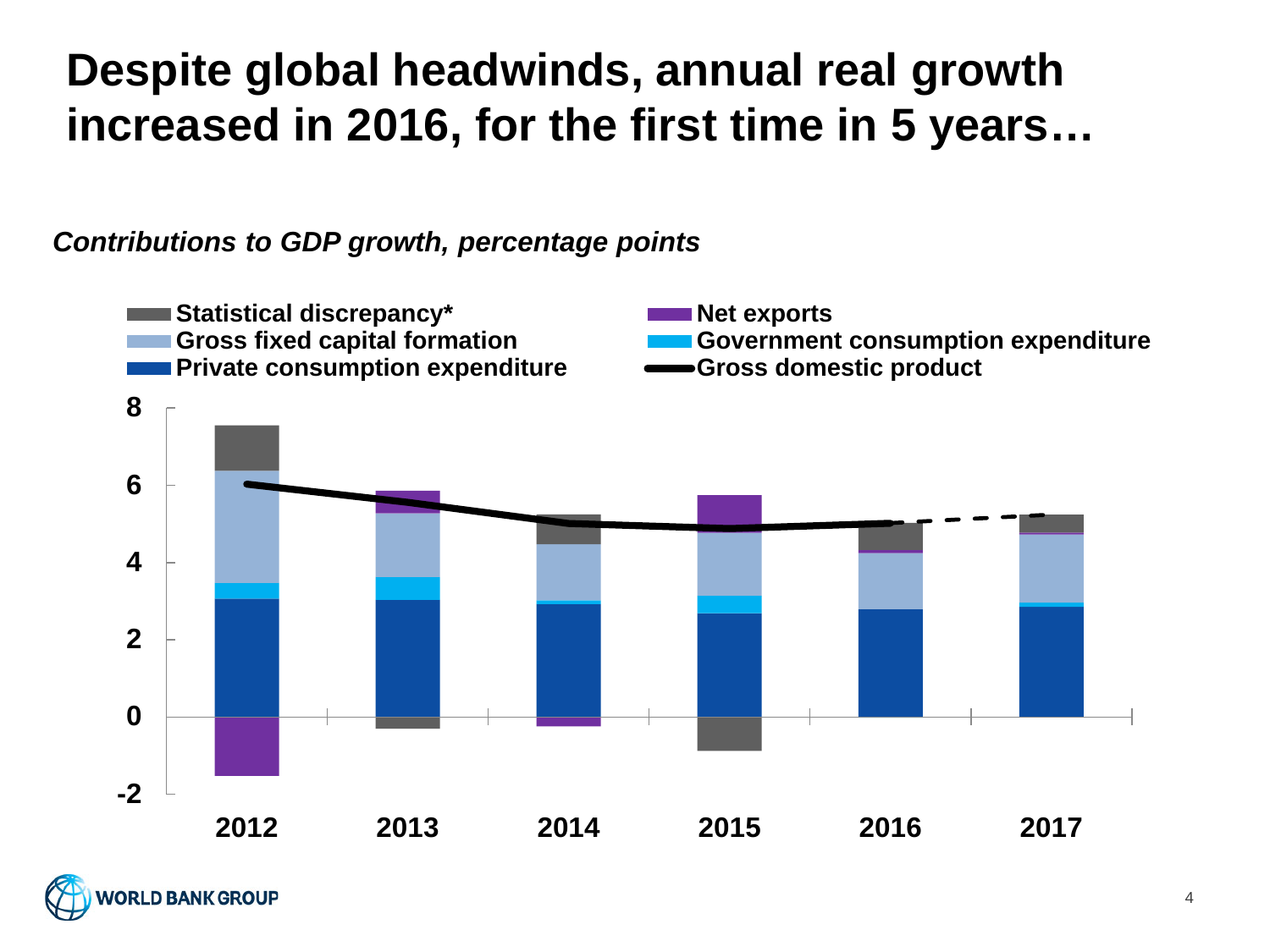#### **….as part of a broader strengthening of economic fundamentals**

|                                   |                                                     | 2015   | 2016   |  |
|-----------------------------------|-----------------------------------------------------|--------|--------|--|
| <b>Real GDP</b>                   | (Annual percent change)                             | 4.9    | 5      |  |
| <b>Consumer price</b><br>index    | (Annual percent change)                             | 6.4    | 3.5    |  |
| <b>Current account</b><br>balance | (Percent of GDP)                                    | $-2.0$ | $-1.8$ |  |
| <b>Budget balance</b>             | (Percent of GDP)                                    | $-2.6$ | $-2.5$ |  |
|                                   | Source: BI: BPS; MoF; World Bank staff calculations |        |        |  |

**Note: 2016 actual outcome; f stands for forecast** 

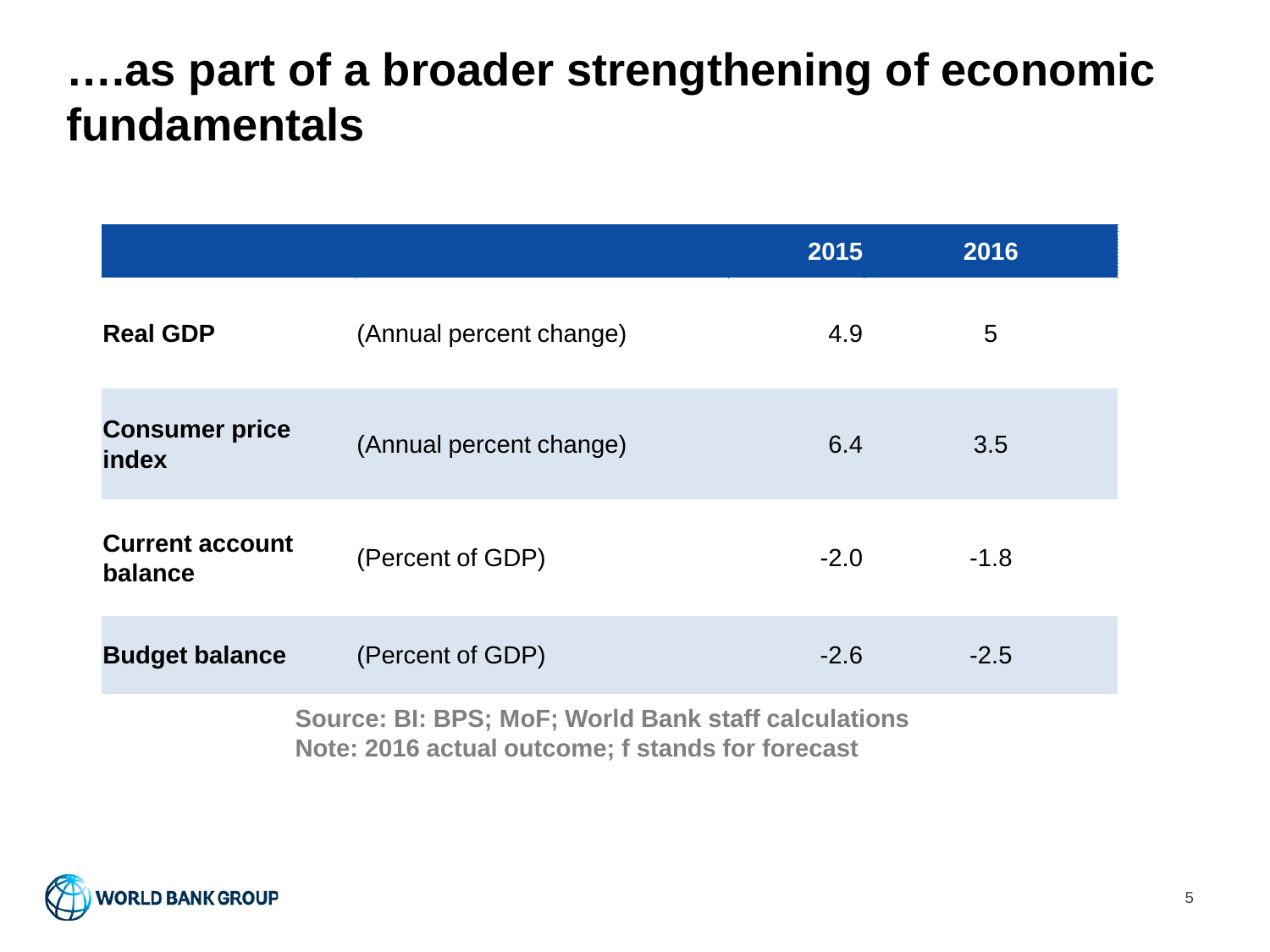#### **Robust growth in the face of global uncertainty**

**Prospects for a pick up, but subject to risks and challenges**

#### **Staying the course crucial for realizing prospects**

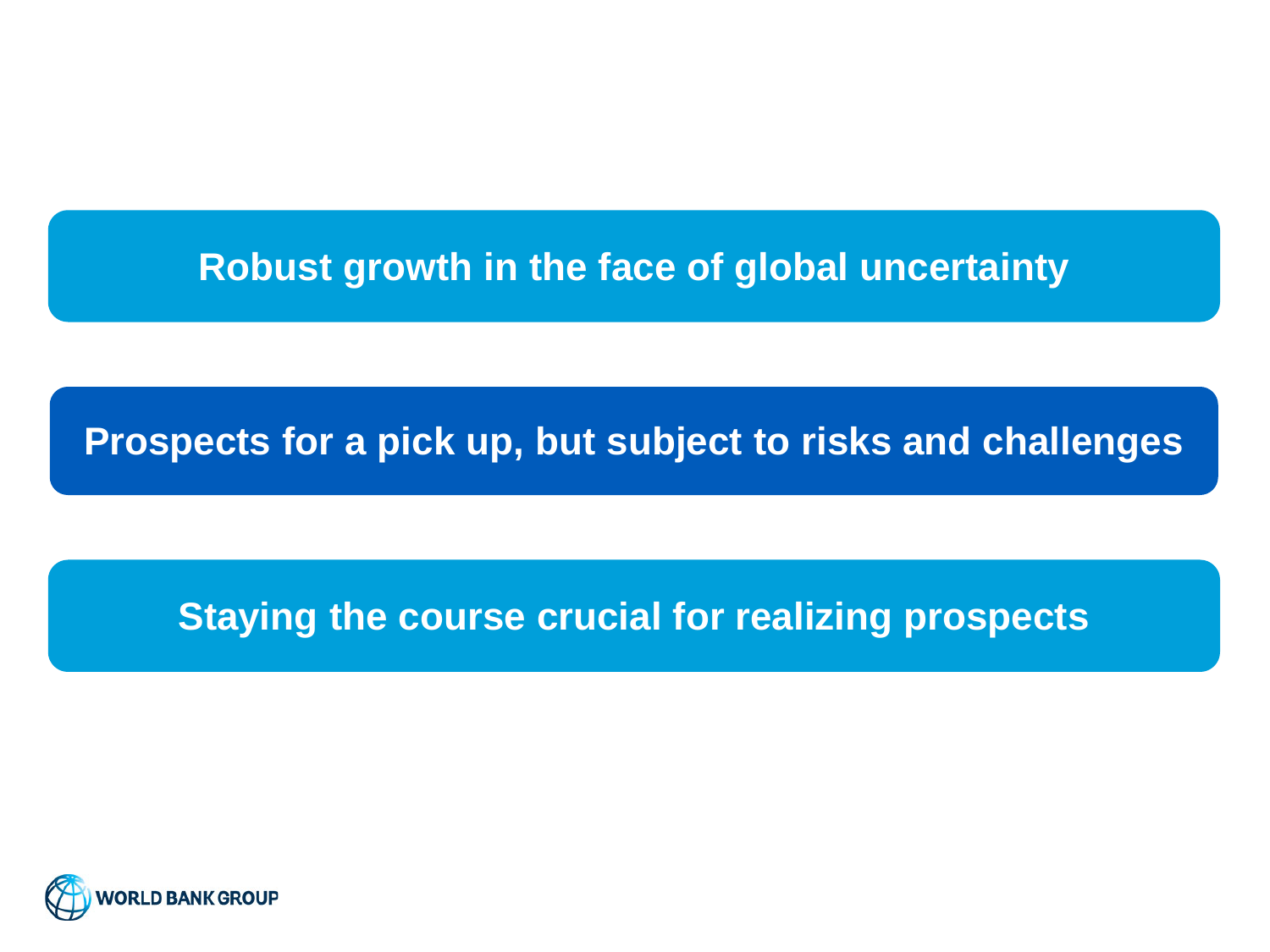#### **External conditions are forecast to firm up.**

*Percent, growth*



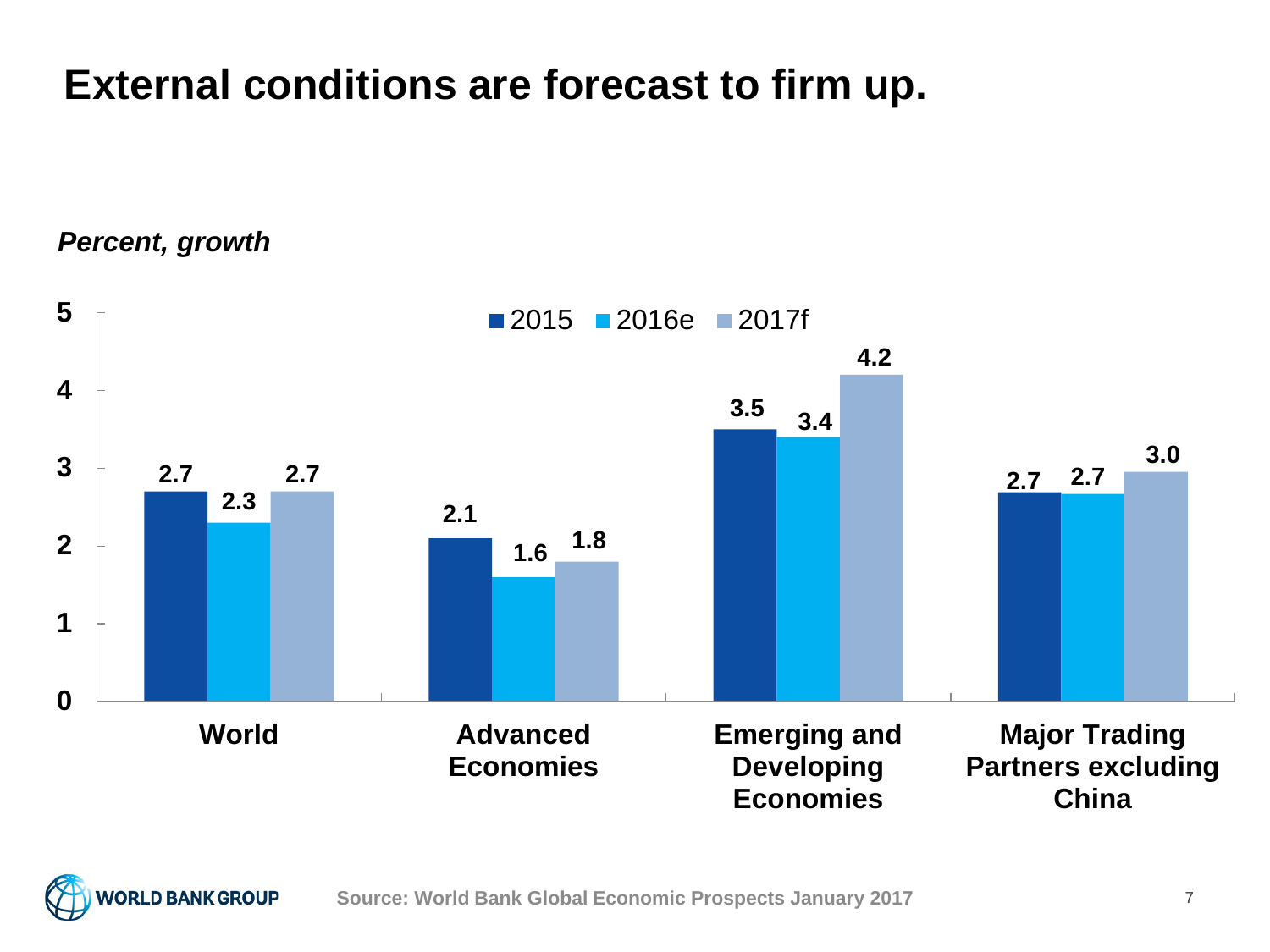### **Early shoots of consumer confidence emerging…**

**Consumer durables leading indicators**





**Source: BPS; Nikkei/Markit Source: ASI; GAI; World Bank staff calculations**

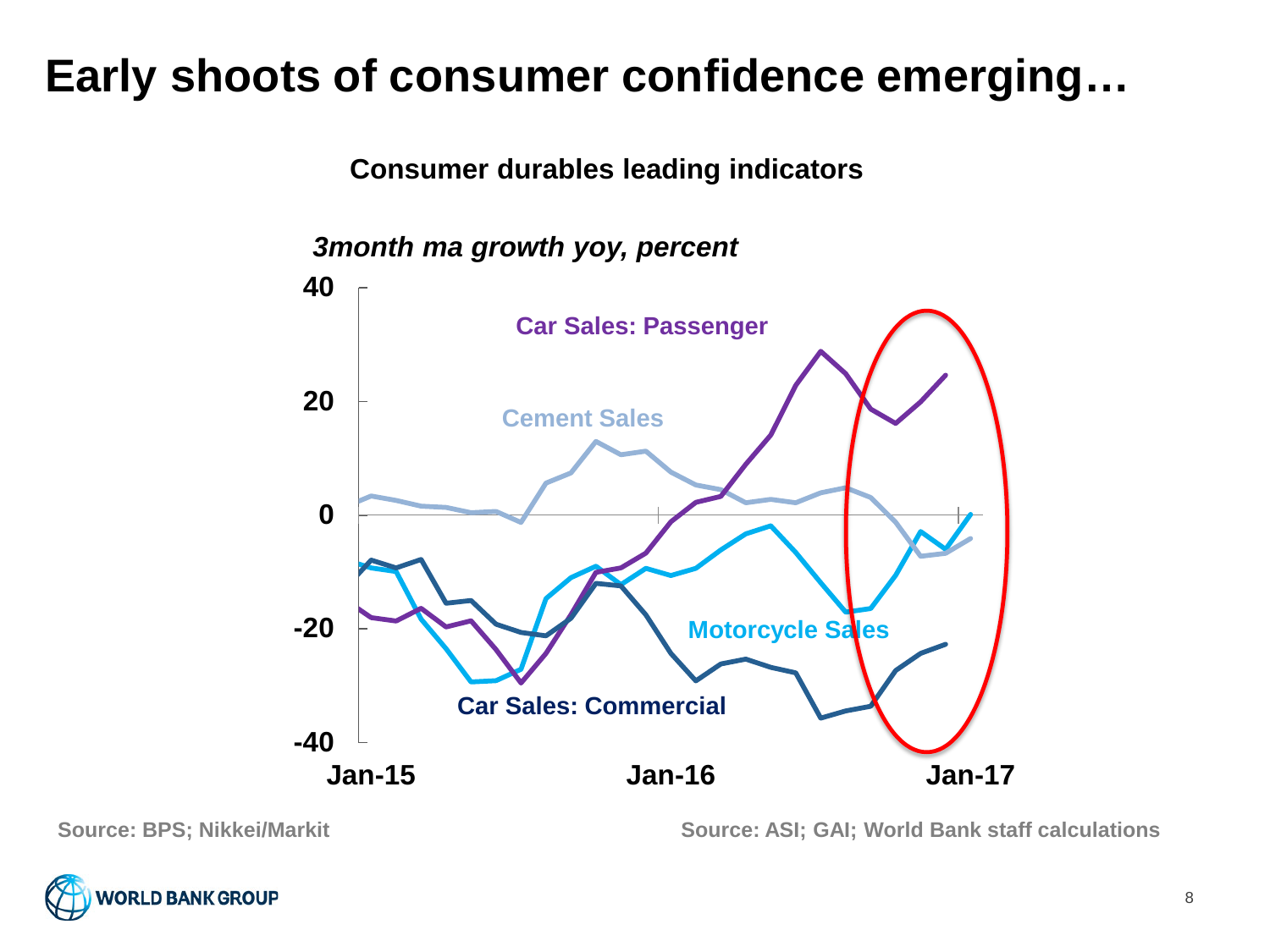### **…supported by an employment rebound and real wages.**

 Core unemployment fell to its lowest rate since 2012 and real earnings growth appeared to strengthen significantly in 2016



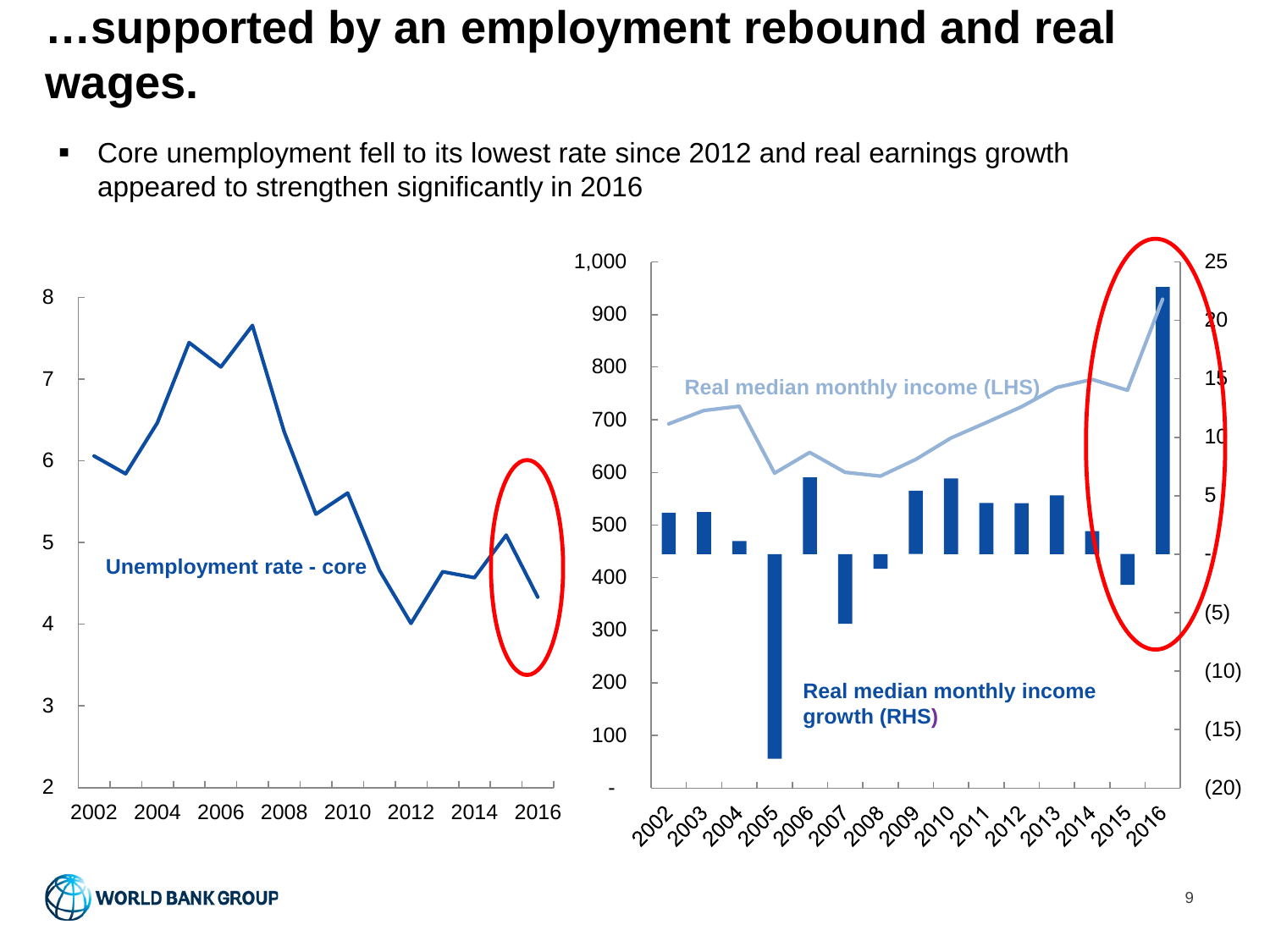## **Tax collection is picking up again (Jan-Feb)…**

 Total revenue collection increased by 8.9 percent yoy, but levels are still lower than 2014 and 2015

**Contributions to annual revenue growth,**  *Percentage Points*



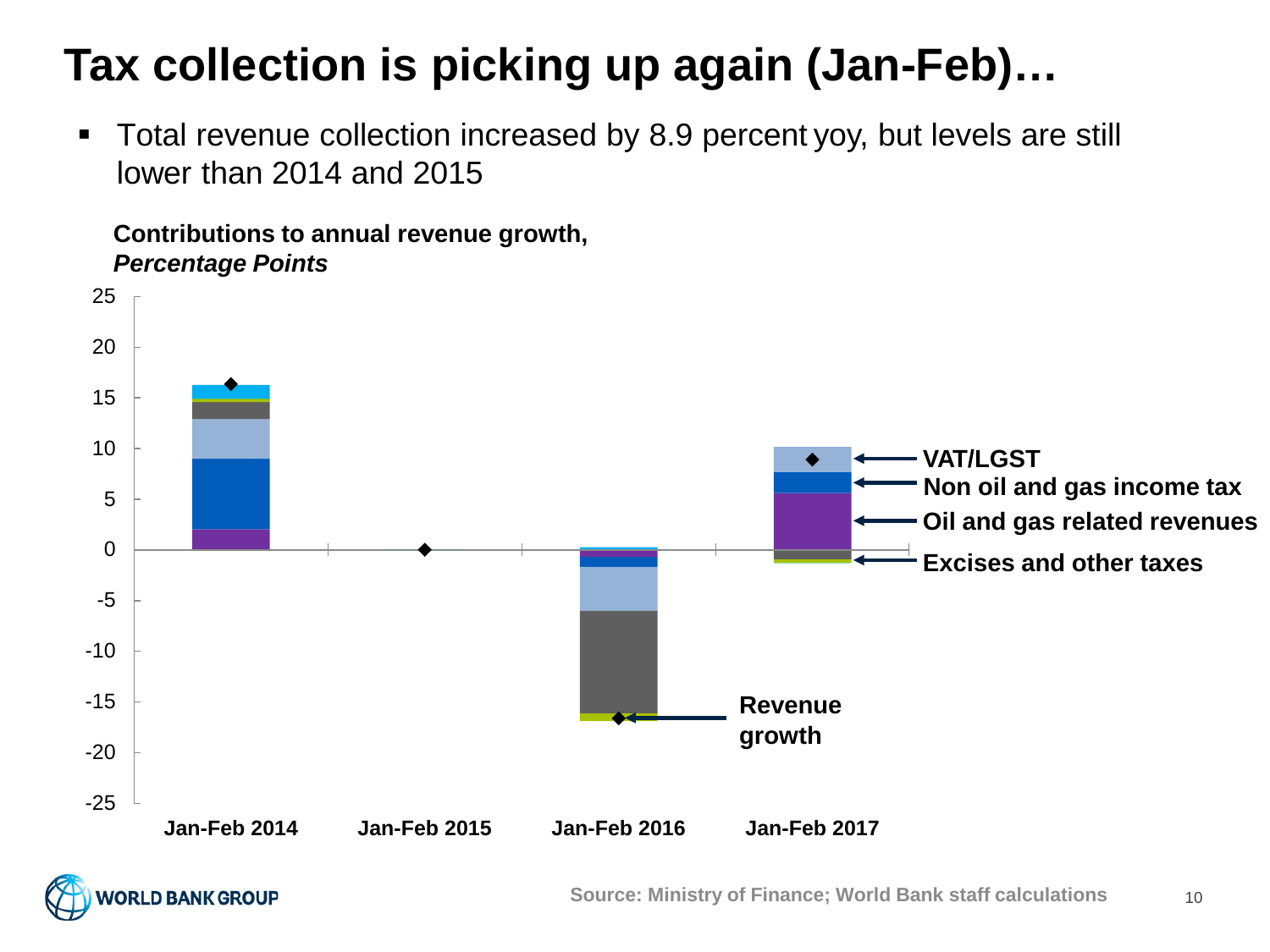## **…but there is a long way to go to meet 2017 targets.**



- Source: Ministry of Finance Data; World Bank staff calculations
- Note: Target revenue path is calculated by using the average percentage monthly contributions to total revenues (2010-16) and the Budget 2017 Total Revenues target

#### **ORLD BANK GROUP**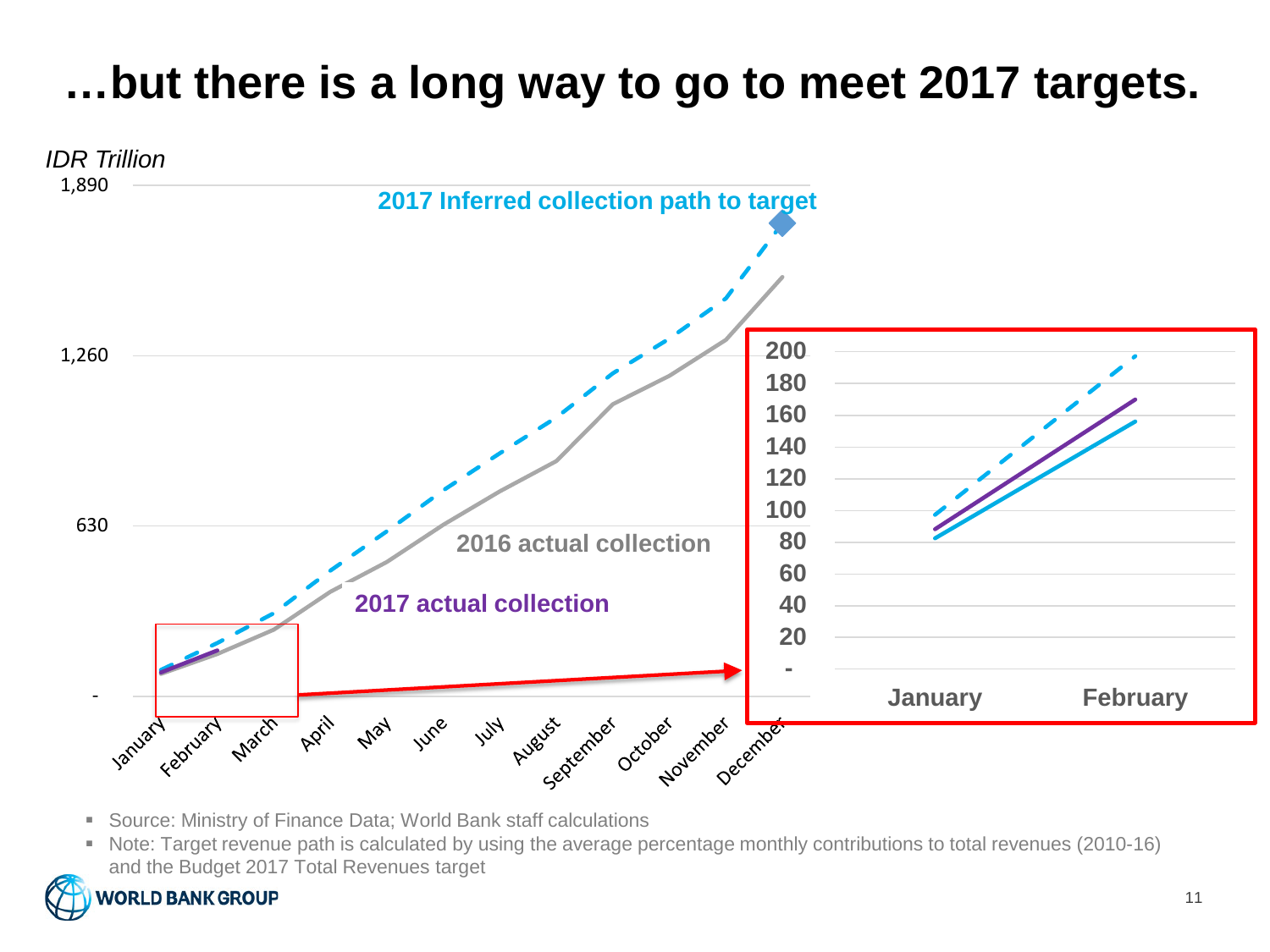## **Government capital spending began 2017 well.**

- January-February capital expenditure sustains high level achieved in 2016;
- Early procurement policy continued: by mid February, a third of Ministry of Public Works budget had been contracted



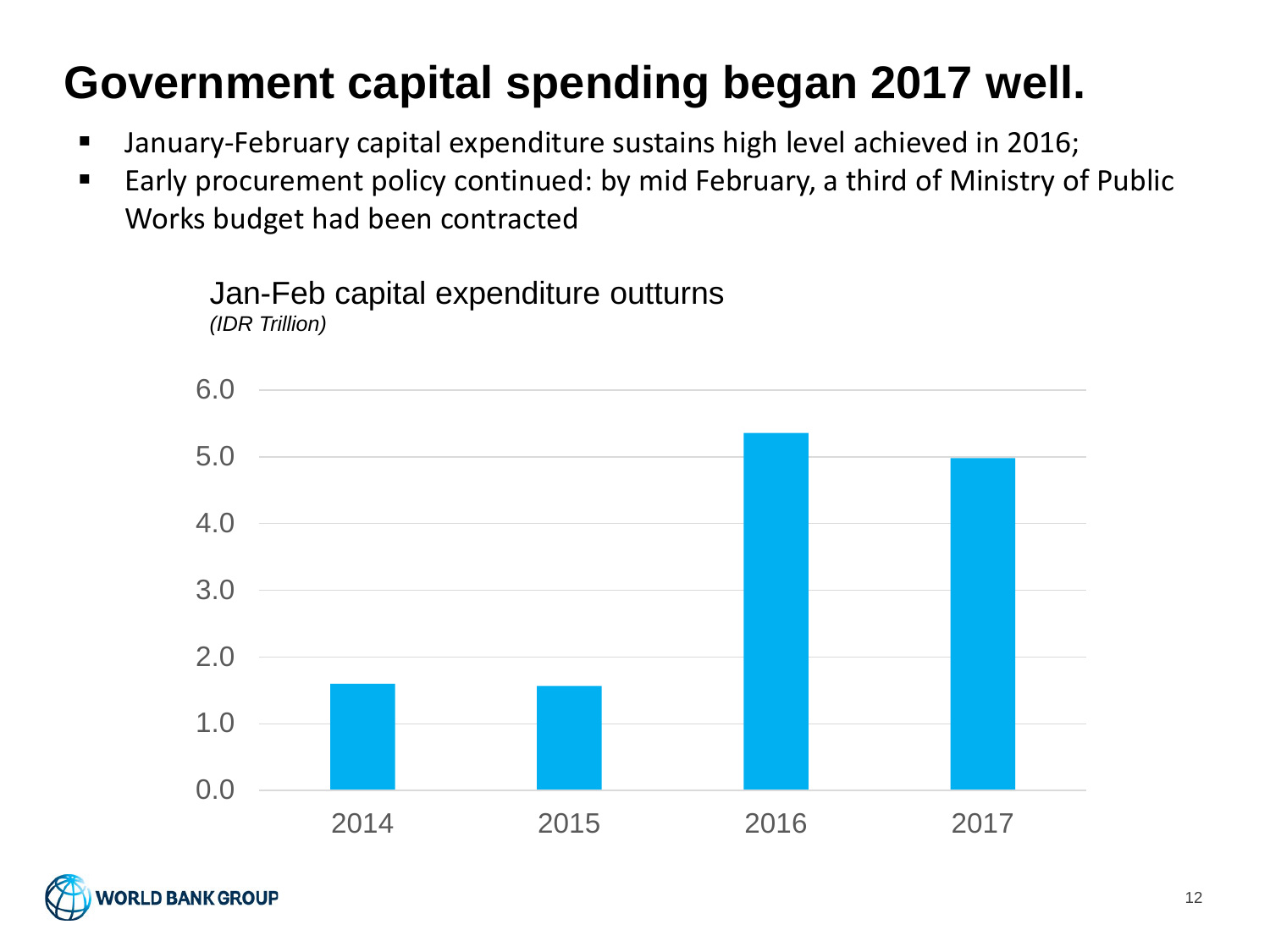### **Exports are growing for the first time since 2013, carried by manufacturing, and commodities....**

*Contributions to goods exports values growth, percentage points*



**Source: CEIC and staff calculations**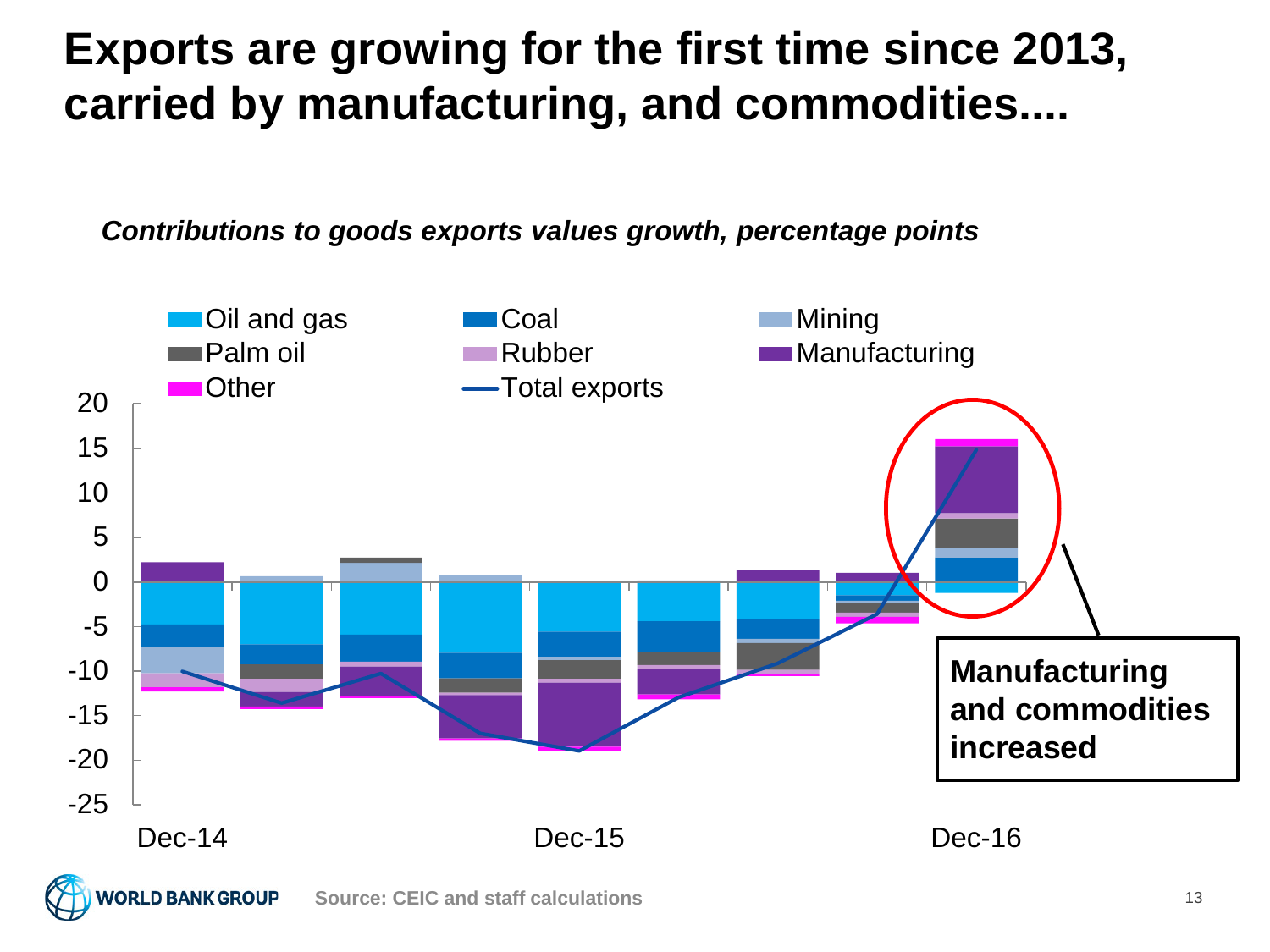## **…supported by a positive commodities terms of trade shock, which forecasts suggest will be temporary**

**Energy prices forecast to surge 26 percent this year** 



**Source: World Bank Pink Sheet; CEIC; World Bank (2017); World Bank Staff Calculation**

**RLD BANK GROUP**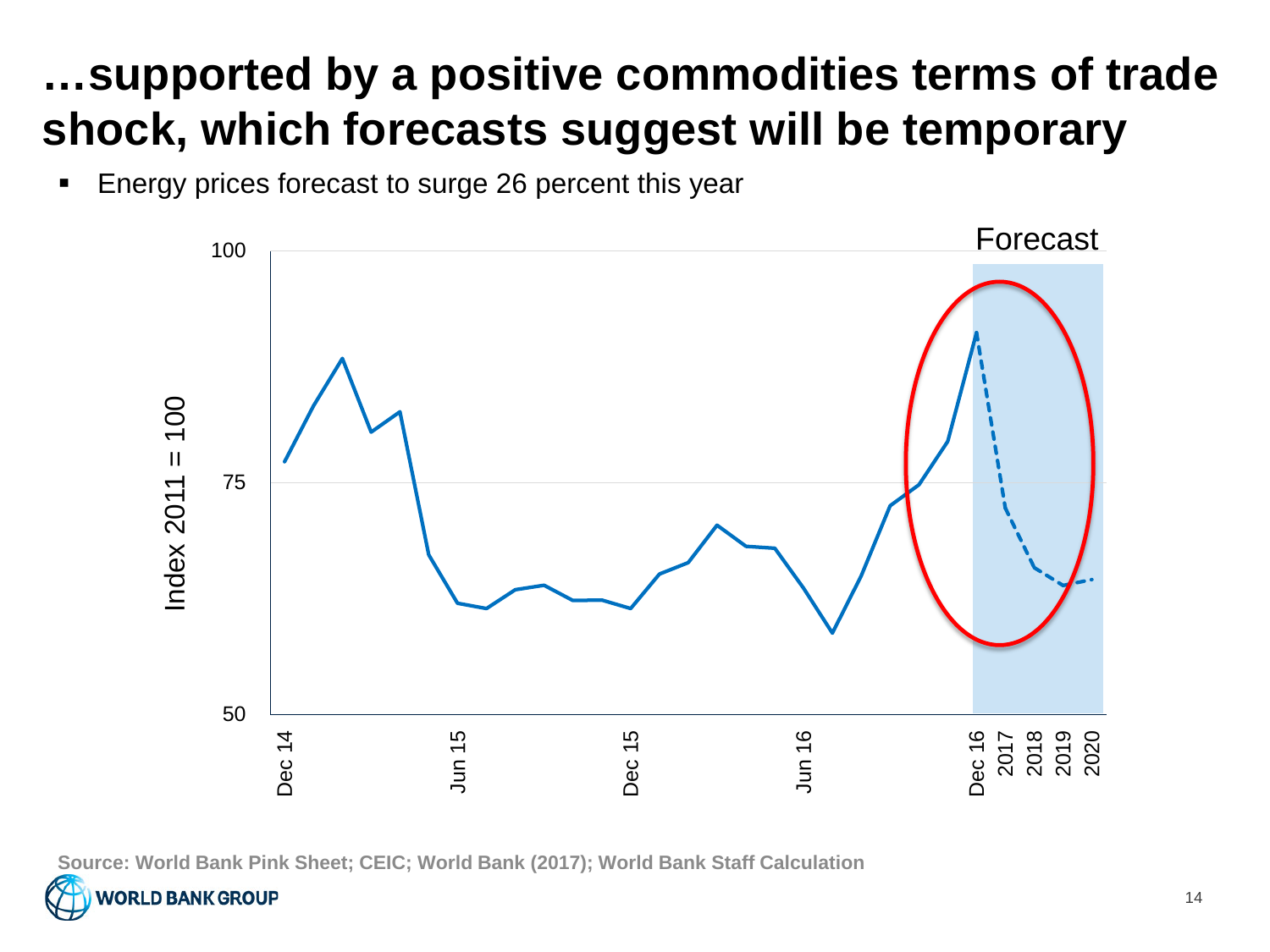## **Downside risks easing but still dominate upside**



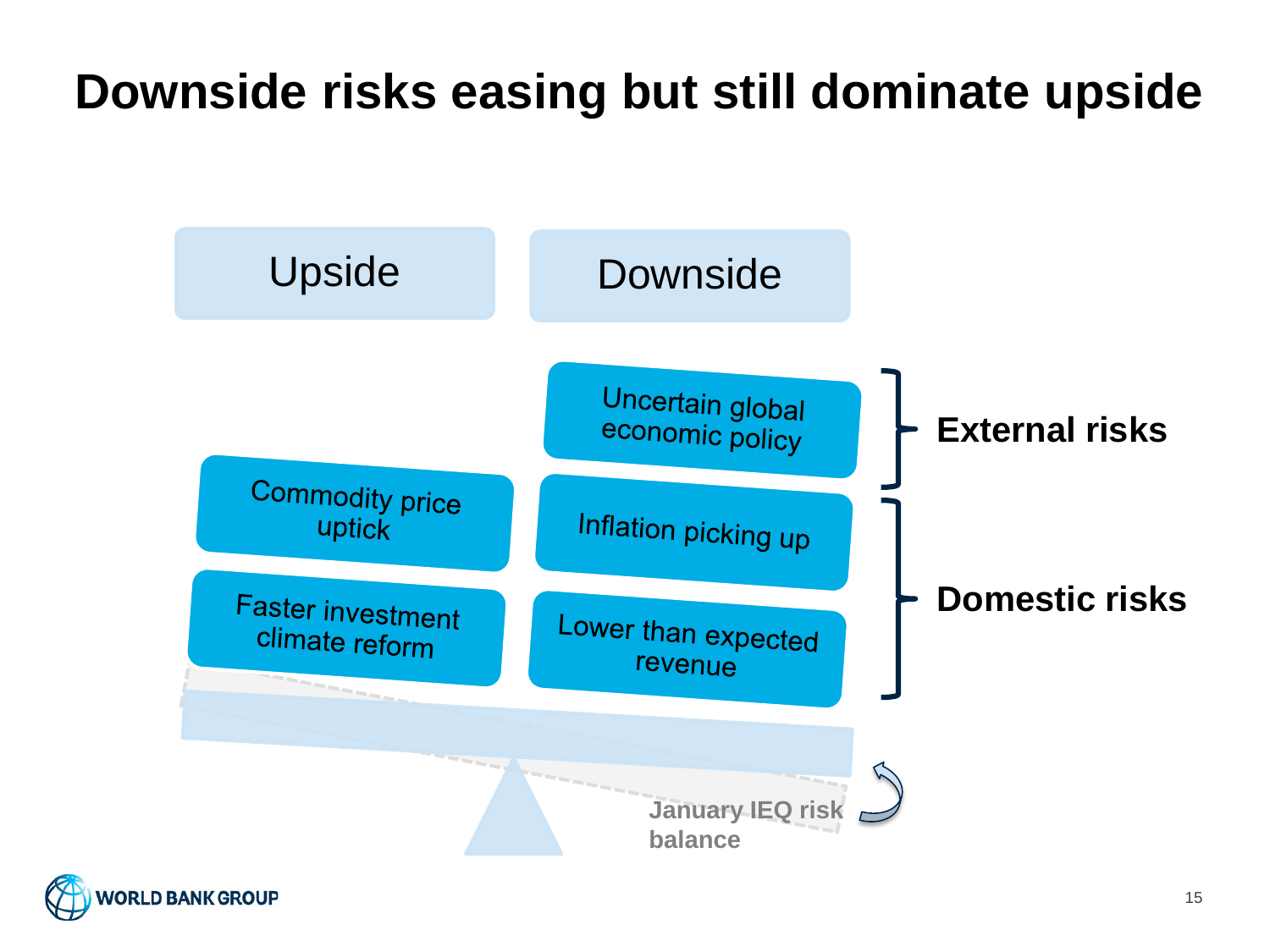#### **Robust growth in the face of global uncertainty**

**Prospects for a pick up, but subject to risks and challenges**

#### **Staying the course is crucial for realizing prospects**

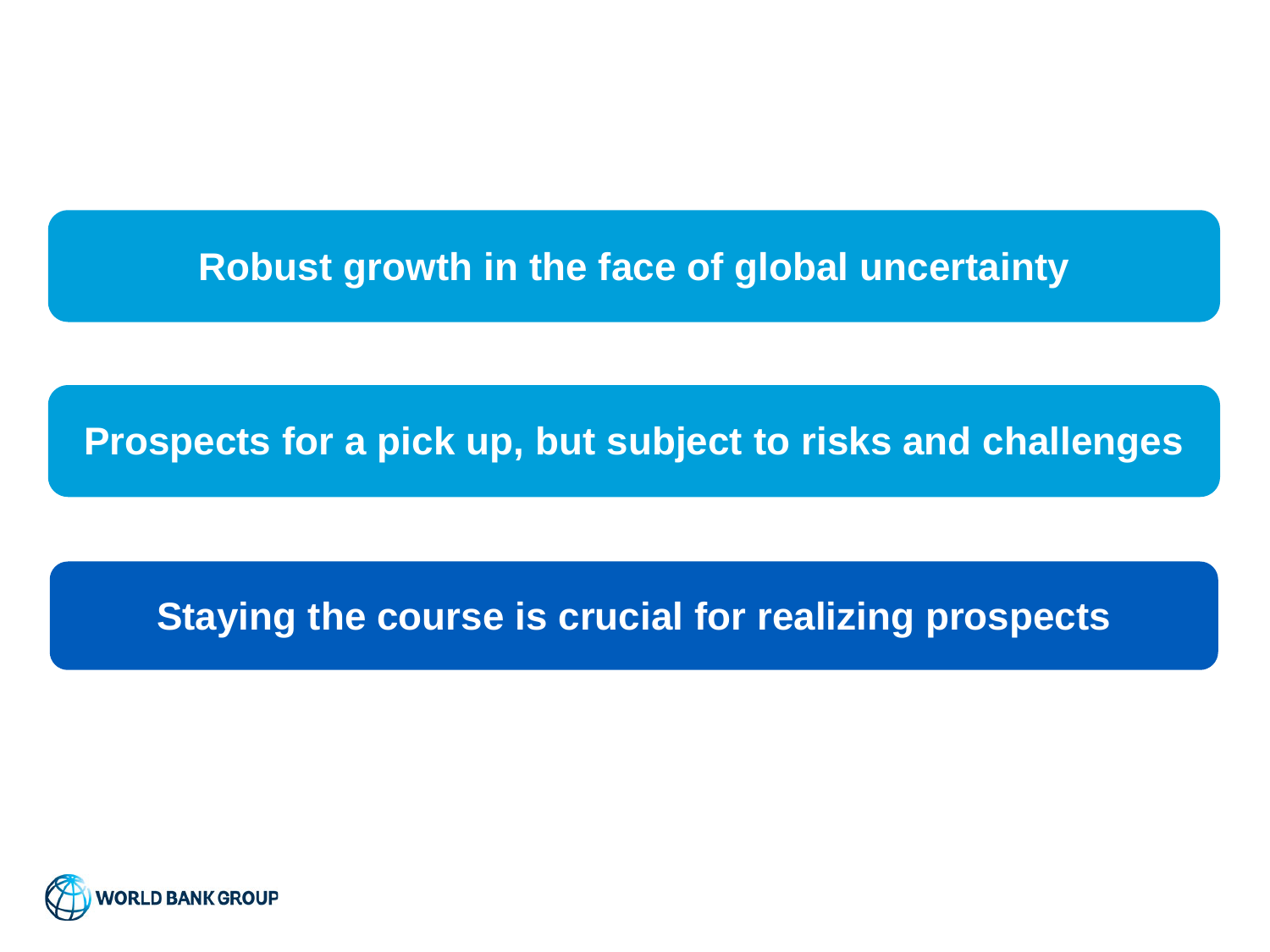### **Staying the course by, for example, reforming services sector…**

If all indonesia is in the top decile of countries in terms of restrictions





OECD Services Trade Restrictiveness Index for Indonesia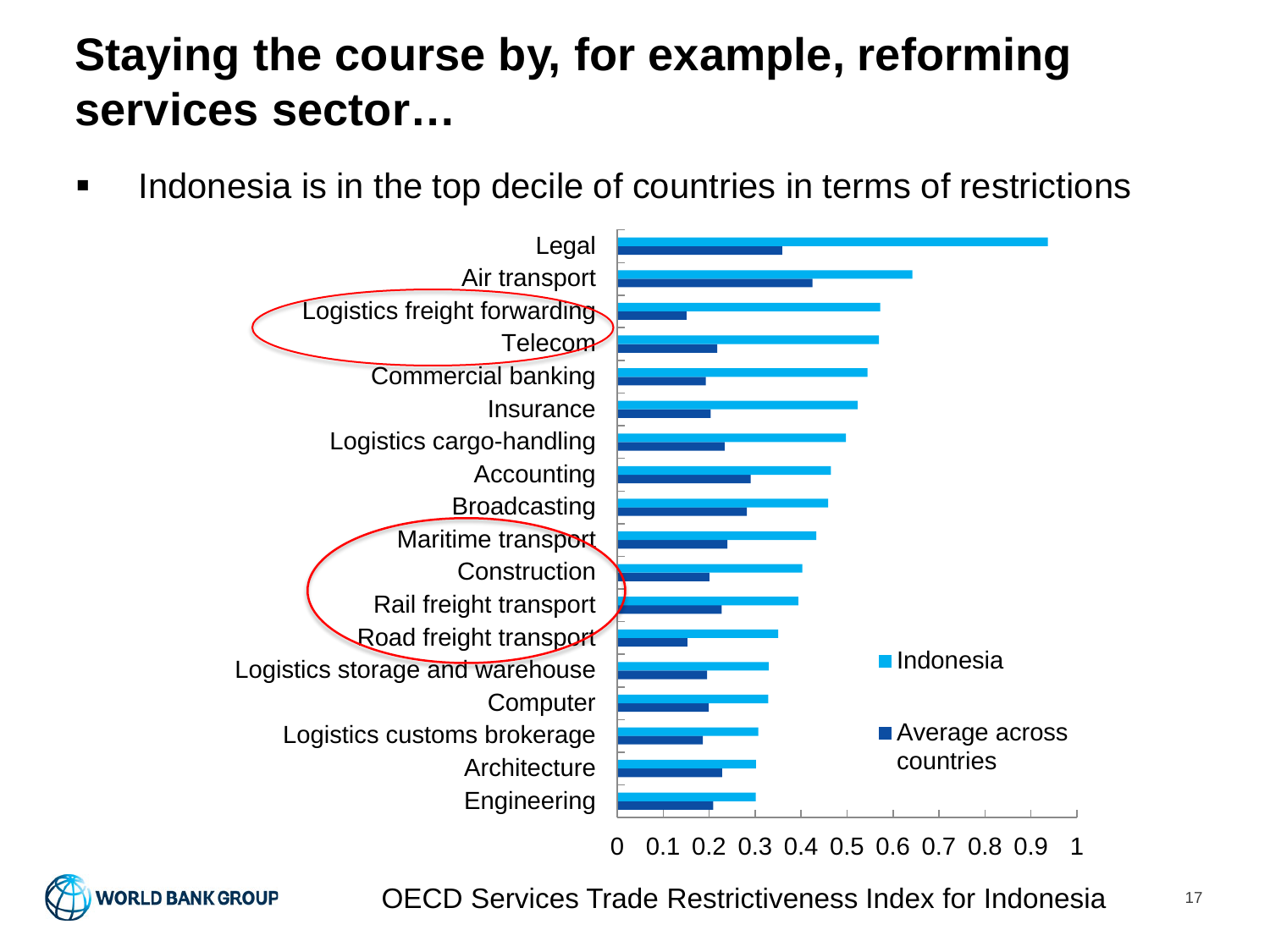### **…to improve service sector productivity and competitiveness.**

- By removing barriers to services trade, increased openness would likely:
	- $\checkmark$  Improve quality
	- $\sqrt{\ }$  Reduce price for some sectors
	- $\checkmark$  Help facilitate introduction of new services
	- Expose domestic market to new knowledge

#### **Indonesia has relatively low productivity in a number of areasIndonesia Korea Malaysia Philippines Thailand** 45 40 35 30 25 20 15 10 5 Construction Trade Transport Finance individual

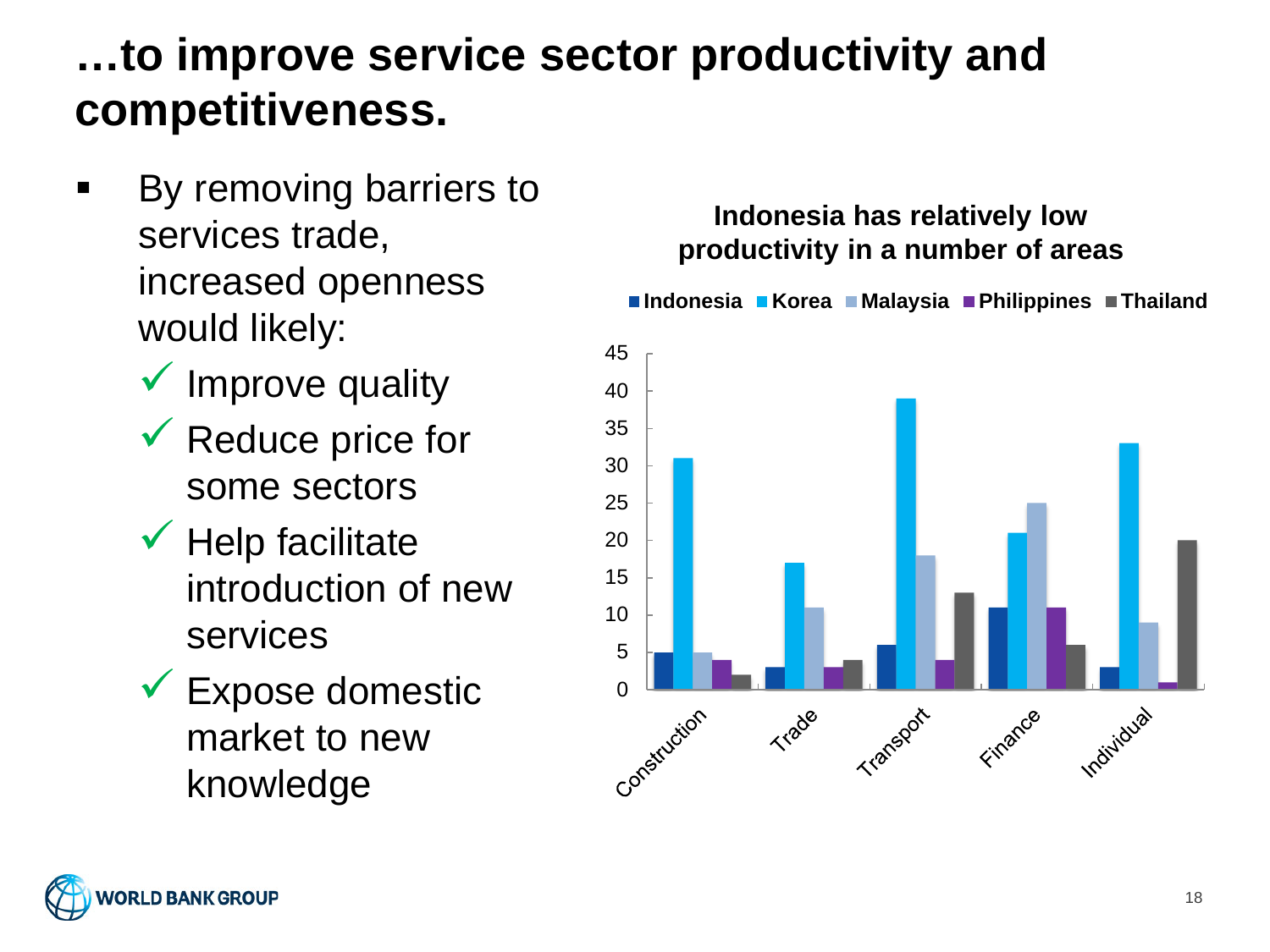### **Review costly, regressive and untargeted subsidies like the KUR program.**

5 reasons to re-consider the new KUR program's effectiveness\*

| <b>Principle</b>                           | <b>Reason new KUR program is not optimal</b>                                                               |  |
|--------------------------------------------|------------------------------------------------------------------------------------------------------------|--|
| <b>Relevance</b>                           | Sustainable loans access more important for MSMEs than lower<br>$\mathsf{X}$<br>interest rates             |  |
| <b>Costs</b>                               | Expansive coverage of KUR means higher costs<br>$\mathsf{X}$                                               |  |
| <b>Competitive</b><br>environment          | High risk market for MSME loans impeded as subsidies crowd out<br>$\mathsf{X}$<br>commercial lending       |  |
| <b>Equity among</b><br><b>participants</b> | Regressive, as total subsidy Government pays increases linearly<br>$\mathsf{X}$<br>with loans size         |  |
| <b>Sustainability</b>                      | X Current KUR interest rate deviates significantly from market rates<br>and is not financially sustainable |  |
| <b>WORLD BANK GROUP</b>                    | * Original KUR program introduced 2007; new design<br>19<br>introduced 2015                                |  |